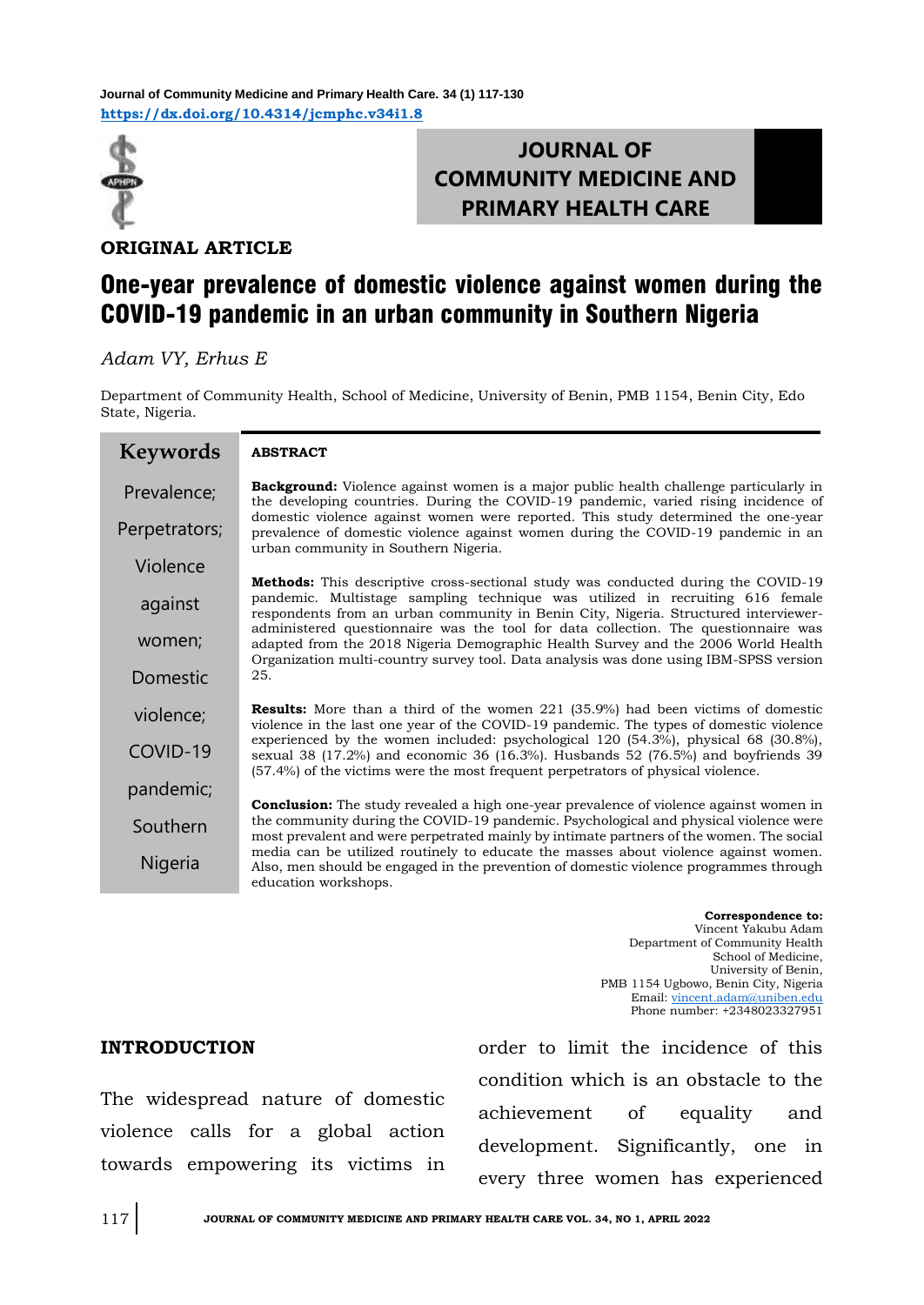domestic violence in one or more forms.<sup>1</sup> The global burden of violence against women (VAW) has been estimated to be between 22-33%, the higher prevalence is found in developing countries like Nigeria.<sup>1</sup> The true burden of VAW in sub-Sahara Africa and in Nigeria may quite exceed those that have been published or reported because the sources of data are usually deficient largely due to underreporting.<sup>2</sup>

There has been varied reports of rising incidence of domestic violence across the globe widely attributed to the Coronavirus Disease of 2019 (COVID-19) pandemic.3–<sup>5</sup> The COVID-19 pandemic has brought closer interaction between spouses thus exposing vulnerable women to their domestic violence abusers. It has also imposed additional stressors on families which is one of the proximal factors responsible for VAW. In 2016, a descriptive cross-sectional study was done in Ilam, Iran among 334 married women. More than half, 62% of the women reported been victims of Intimate Partner Violence (IPV). In addition, 33.8% of the respondents had been physically violated, while 54.2% and 23.7% were psychologically and sexually violated respectively.<sup>6</sup>

Also, a multi-country study utilized secondary analysis of Demographic Health Survey (DHS) from 27 sub-Saharan African countries. Data was pooled from 43,143 women of reproductive age residing in urban areas. The study revealed a prevalence range of VAW of 10.8% in the Comoros to 56.3% in the Democratic Republic of Congo among the women studied.<sup>7</sup> In Nigeria, the Demographic and Health Survey (NDHS) of 2018 revealed a high prevalence range of VAW between 17.0-78.8% with considerable regional variations. This makes VAW a major public health problem.8 Also, the prevalence of VAW among 10,678 ever married women aged 15-49 years was 36%, while the one-year prevalence rates of physical and sexual violence were 14% and 4%, respectively as stated in the NDHS 2018.<sup>9</sup>

Women are a vulnerable group and are exposed to all forms of violence especially from their male counterparts. The perpetrators of domestic violence according to the NDHS 2018 were mostly the husbands of the women 58%, their mothers/stepmothers 35% followed by their fathers/stepfathers 26% respectively.9 Another study which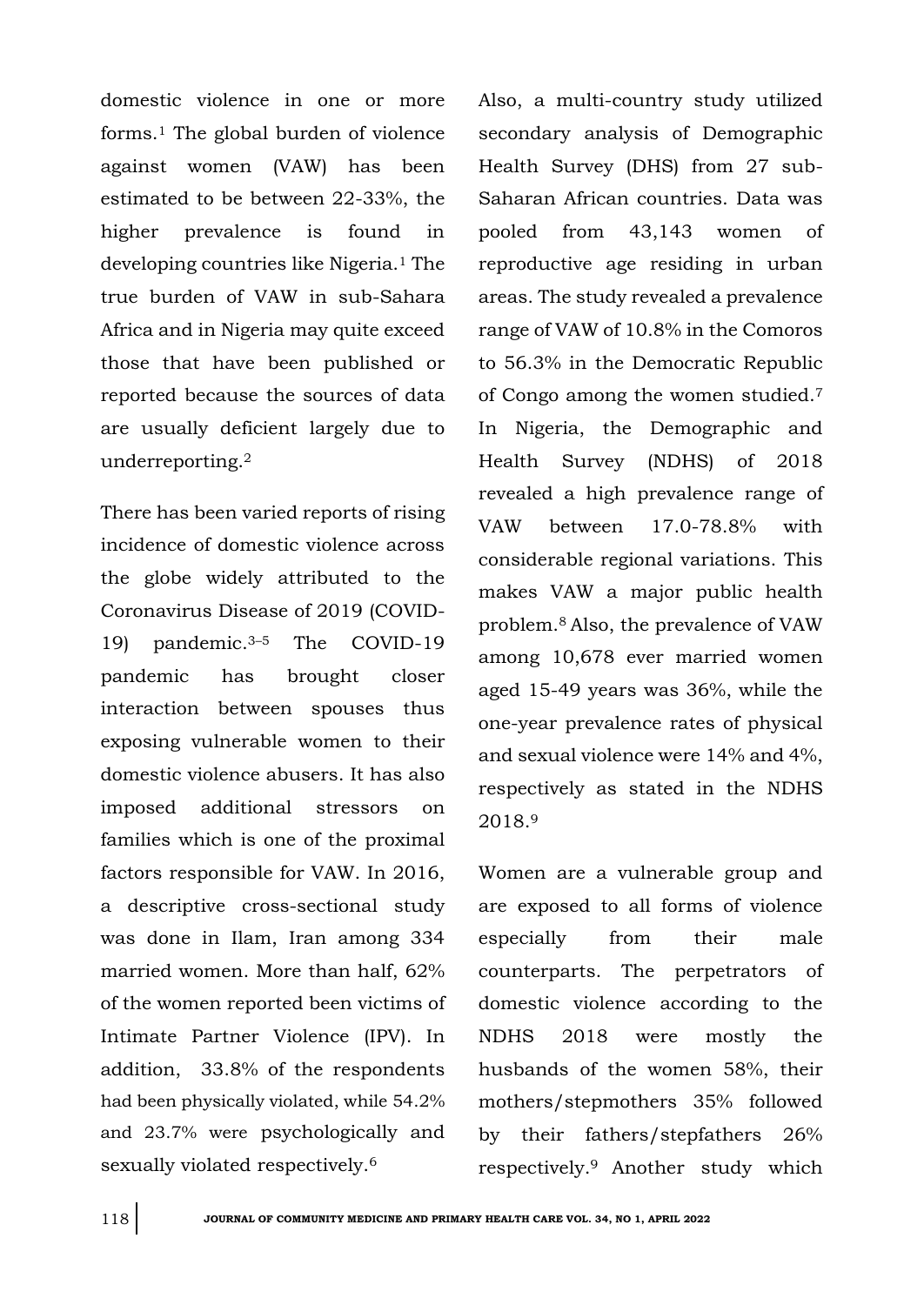obtained data from the Ethiopian DHS 2016, also showed that the perpetrators of VAW were most likely spouses of the women studied.<sup>10</sup> Physical (social) distancing, which is one of the non-pharmacological interventions for COVID-19 pandemic was put in place for people to stay at home in order to reduce the spread of the disease. However, this could increase the risk of intimate partner violence (IPV) because the home is often where women and children are at risk of various forms of violence. Furthermore, the adverse economic impacts associated with the COVID-19 pandemic may increase the vulnerability of women and children to economic abuse and other associated deprivations.<sup>11</sup>

This study determined the one-year prevalence, types and perpetrators of VAW during the COVID-19 pandemic among adult females in an urban settlement in Benin City, Nigeria. The study hopes to increase the existing body of knowledge on the prevalence of VAW and also provide evidencedbased information for decisionmakers about the burden of this menace which constitutes a violation of the rights and freedom of women.

### **METHODOLOGY**

The study was done from June 2020 to June 2021 during the COVID-19 pandemic. This descriptive crosssectional study was conducted in Evbuomore, an urban settlement in Benin City, Southern Nigeria. The settlement is located in Oluku Ward of Ovia North-East Local Government Area (LGA) in Edo State. Oluku Ward has an estimated population of 41,310, while Evbuomore has an estimated population of 5,000 individuals.<sup>12</sup> The study population consisted of adult females who were resident in Evbuomore community, Benin City, Nigeria. Women who were at least 18 years old as at their last birthday and gave verbal consent at the time of study were recruited for the study. Women who were ill and lacked mental competence to respond appropriately were excluded from the study.

A sample size of 616 was obtained using the Cochran's formula for sample size determination,  $13 \text{ n} =$  $z^2$ pq/d<sup>2</sup>. The standard normal deviate  $(z) = 1.96$  at 95% confidence interval and the degree of precision (d) was set at 0.05. A prevalence (p) of 36% which was the lifetime prevalence of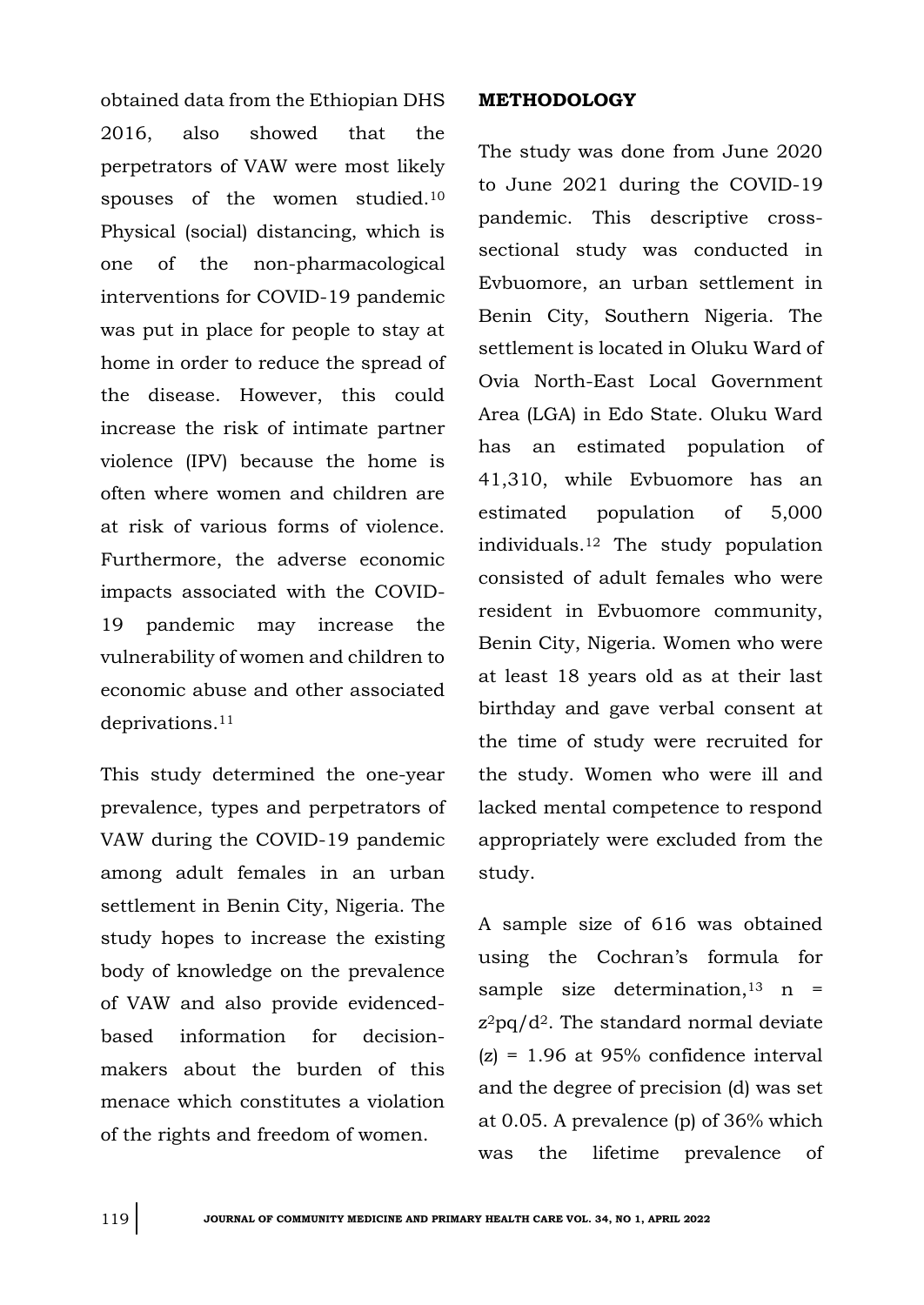domestic violence among ever married women in the 2018 NDHS<sup>9</sup> was utilized, while  $q = 1 - p$ . A nonresponse rate of 10% was accounted for and a design effect of 1.5 was used because of the multistage sampling method utilized for selecting respondents. A multistage sampling technique was used in selecting the respondents for this study. Ovia North-East LGA was selected out of 7 LGAs in Edo South Senatorial District using simple random sampling technique by balloting. Adolor ward was selected out of the 13 political wards in the LGA by using simple random sampling also by balloting. Evbuomore Community, an urban settlement was selected out of the communities in Adolor ward using simple random sampling by balloting. A major road divides the community into two approximately equal clusters. The cluster on the right was selected using simple random sampling by tossing a coin. All respondents who met the inclusion criteria and gave verbal consent to take part in the study were recruited.

Ten research assistants consisting of final year medical students of the University of Benin were recruited and trained for two days on the procedure for data collection. A pretested structured interviewer-administered questionnaire was the tool for data collection. The pretesting of the tool for data collection was done in Ekosodin, one of the communities in Oluku ward among 62 respondents. The questionnaire was adapted from the 2018 Nigeria Demographic Health Survey<sup>9</sup> and the 2006 World Health Organization (WHO) multi-country survey tool.<sup>14</sup> Data analysis was done using IBM-SPSS version 25. Univariate analysis was carried out on the socio-demographic and socioeconomic data of respondents. The basic descriptive statistics were presented as frequencies and percenttages. The main outcome variables in this study were prevalence, forms and perpetrators of VAW. The one-year prevalence of VAW was calculated by dividing the frequency of the various types of VAW reported with the study sample size of 616 and converting them to percentages. Respondents from Edo State comprising people of Benin, Esan, Etsako, Owan, Akoko Edo ethnicities etc were grouped as Edo indigenes, while participants from other states were grouped as non-Edo indigenes. Also, the socioeconomic status of the respondents was categorized into low, middle and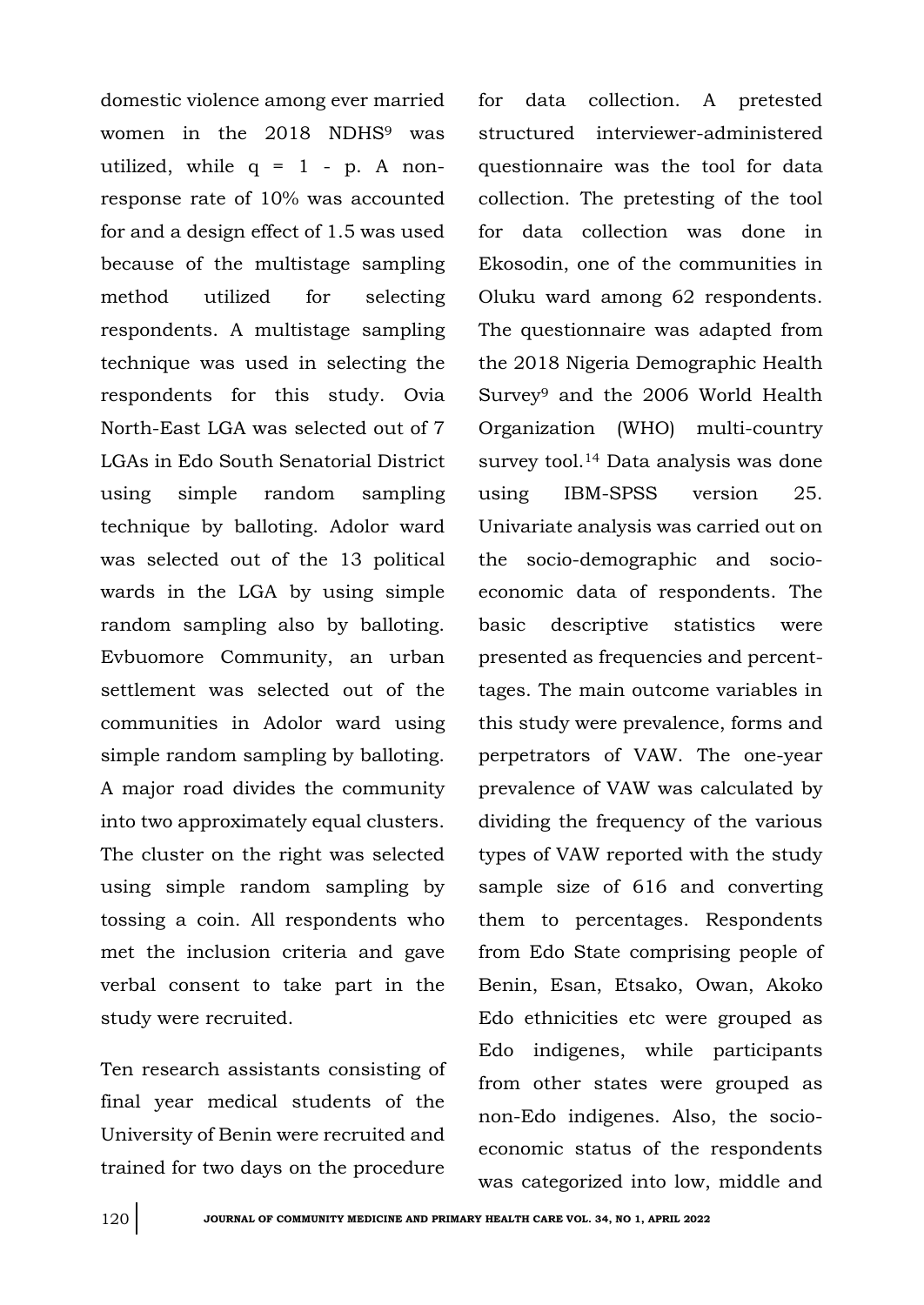high. This was done using the average monthly income, skill level and educational status of the respondents, respectively.<sup>15</sup>

Ethical approval for the study was obtained from the Ethics and Research Committee of the Edo State Ministry of Health with a protocol number of HA.737/105. Permission was obtained from the traditional head of the Evbuomore community. Verbal consent was obtained from the respondents at commencement of the interview. Participation in the study was voluntary and the participants were told they could opt out of the study at any time they chose to. Confidentiality of the information provided by the respondents was ensured by the researchers. Health education on the types, consequences of and help seeking for domestic violence was given to the respondents after the interview. Respondents who experienced various forms of violence were referred to the Department of Social Works, University of Benin Teaching Hospital, Benin City, for expert management.

#### **RESULTS**

Of the 616 women, over a third of them 252 (40.9%) and 242 (39.3%)

were between 30-39 years and Edo indigenes respectively. A majority of the women 579 (94.0%) were Christians. Over two-thirds of the respondents 429 (69.6%) were ever married and almost half 289 (46.9%) had tertiary level of education. A majority of the women 448 (72.7%) were in the middle socio-economic status (SES). Table 1.

Table 2 shows that more than a third 221 (35.9%) of the women had experienced one or more types of VAW in the last 12 months. The proportions of the various forms of VAW experienced among the 221 respondents in the last one year are: psychological 120 (54.3%); physical 68 (30.8%), sexual 38 (17.8%); and economic 36 (16.3%) respectively. In addition, the one-year prevalence of the various forms of VAW experienced by the women are: psychological 120 (19.5%); physical 68 (11.0%); sexual 38 (6.2%) and economic 36 (5.8%).

Table 3 reveals the various forms of VAW experienced by the women. The most predominant form of physical violence was being 'slapped punched or had something thrown at' which was experienced by 34 (50.0%) of victims of physical violence. The least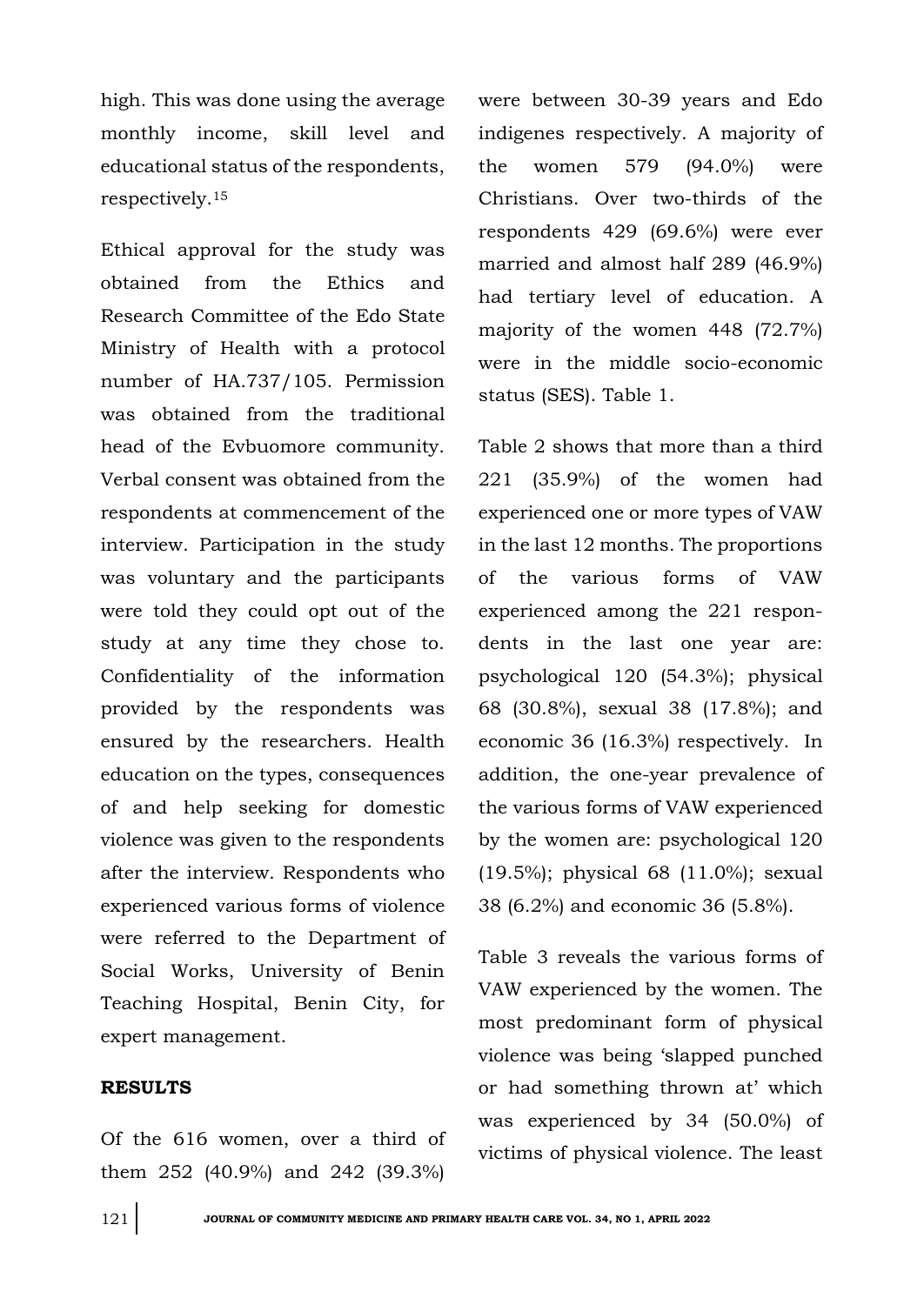frequent forms of physical violence experienced by the women were 'choking or burning on purpose' and 'arm pulling or hair twisting' which were both experienced by 6 (8.8%) of the victims of physical VAW. Forceful/coerced sexual intercourse was the most common form of sexual violence experienced by 27 (71.1%) of the respondents. Verbal insult was the psychological violence experienced by 39 (32.5%) of the respondent. Less than  $10.0\%$  were threatened 9 (7.5%); expected to obtain permission to access health care; and 6(5.0%) were ignored or treated indifferently. Almost a third 23 (63.9%) of the respondents were forced to give up their salary while 5 (13.9%) were prevented from getting a job as forms of economic VAW.

As shown in Table 4, intimate partners of victims were the most frequent perpetrators of all but one form of VAW. Husbands and boyfriends of the victims take the lead in physical (76.5% and 57.4%), sexual (57.9% and 36.8%) and economic VAW (38.9% and 44.4%). The most frequent perpetrators of psychological violence were the mothers and husbands of the victims who were

each identified in 49.2% of all cases of psychological violence.

### **DISCUSSION**

In this study, the one-year prevalence of VAW was high. The possible reasons for this finding include the apparently wide acceptance of the culture of female subjugation in Nigerian cultures.16-18 Amongst Edo people, who made up the largest proportion of our respondents, it is believed that women occupy a subservient role in the society while leadership roles and inheritance of properties are mostly restricted to men. Also, with respect to marriage and premarital relationships, the power dynamics are tilted in favour of men.<sup>16</sup> As a result, any perceived female dominance is considered a threat to masculinity and a potential fertile ground for domestic violence to occur.

Similar observations have been made in many other Nigerian ethnic groups.16,18 This will negate the achievement of equality and development for women. Another possible reason for the high prevalence of VAW amongst these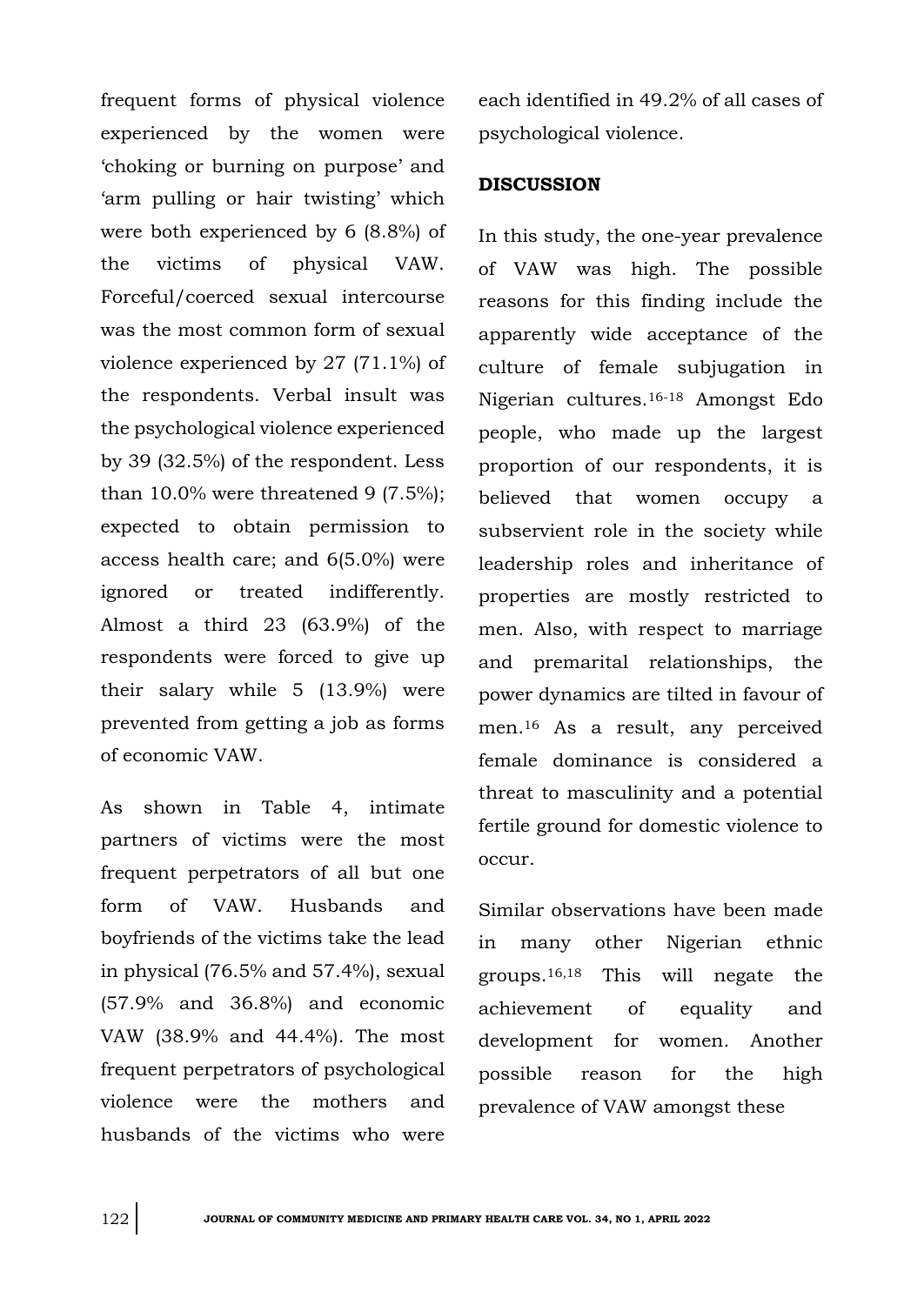| <b>Variables</b>             | Frequency<br>$(n = 616)$ | Percent |
|------------------------------|--------------------------|---------|
| Age in years*                |                          |         |
| ≤ $24$                       | 78                       | 12.7    |
| 25-29                        | 102                      | 16.6    |
| 30-34                        | 123                      | 20.0    |
| 35-39                        | 129                      | 20.9    |
| 40-44                        | 75                       | 12.2    |
| 45-49                        | 66                       | 10.7    |
| $\geq 50$                    | 43                       | 7.0     |
| Ethnicity                    |                          |         |
| Edo indigenes                | 242                      | 39.3    |
| Non-Edo indigenes            | 374                      | 60.7    |
| Religion                     |                          |         |
| Christianity                 | 579                      | 94.0    |
| Islam                        | 34                       | 5.5     |
| African traditional religion | 3                        | 0.5     |
| <b>Marital status</b>        |                          |         |
| Ever married                 | 429                      | 69.6    |
| Never married                | 187                      | 30.4    |
| Marriage type $(n = 429)$    |                          |         |
| Monogamy                     | 423                      | 98.6    |
| Polygamy                     | 6                        | 1.4     |
| Level of education (LOE)     |                          |         |
| Tertiary                     | 289                      | 46.9    |
| Secondary                    | 244                      | 39.6    |
| Primary                      | 58                       | 9.4     |
| No formal education          | 25                       | 4.1     |
| Socioeconomic status (SES)   |                          |         |
| Low                          | 133                      | 21.6    |
| Middle                       | 448                      | 72.7    |
| High                         | 35                       | 5.7     |

#### **Table 1: Sociodemographic characteristics of the respondents**

#### **Table 2: Prevalence of VAW among respondents**

| <b>Variable</b>                      | Frequency<br>$(n = 616)$ | Percent |  |  |
|--------------------------------------|--------------------------|---------|--|--|
| Experienced VAW in the last one year |                          |         |  |  |
| Yes                                  | 221                      | 35.9    |  |  |
| No                                   | 395                      | 64.1    |  |  |
| One-year prevalence of VAW           |                          |         |  |  |
| Psychological                        | 120                      | 19.5    |  |  |
| Physical                             | 68                       | 11.0    |  |  |
| Sexual                               | 38                       | 6.2     |  |  |
| Economic                             | 36                       | 5.8     |  |  |
|                                      |                          |         |  |  |

*\*Multiple responses*

women is the COVID-19 pandemic which has confined a lot of persons to their homes, put some persons out of job and imposed additional psychological and financial stressors on families. This implies that women in the community will have increased contact time with their potential abusers.<sup>11</sup> The COVID-19 lockdown may have increased unemployment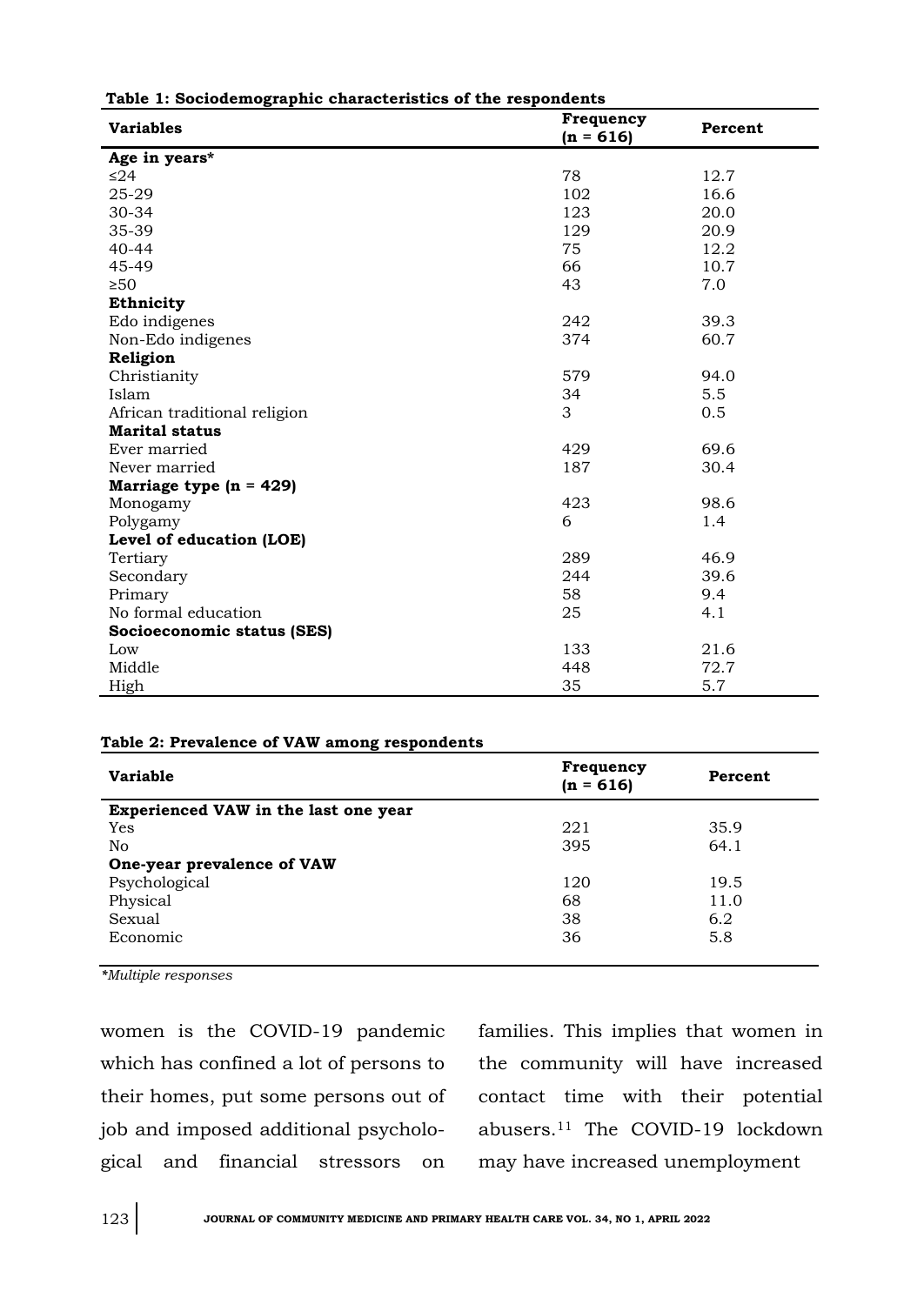| rable 3. Forms or vaw among respondents<br><b>Variable</b> | Frequency | Percent |  |  |  |
|------------------------------------------------------------|-----------|---------|--|--|--|
| Physical violence $(n = 68)$ *                             |           |         |  |  |  |
| Slapped punched or had something thrown at                 | 34        | 50.0    |  |  |  |
| Pushed or shoved                                           | 28        | 41.2    |  |  |  |
| Hit with a fist                                            | 17        | 25.0    |  |  |  |
| Kicked, dragged or beaten up                               | 24        | 35.3    |  |  |  |
| Arm pulled or hair twisted                                 | 6         | 8.8     |  |  |  |
| Choked or burnt on purpose                                 | 6         | 8.8     |  |  |  |
| Threatened with a weapon                                   | 8         | 11.8    |  |  |  |
| Sexual violence $(n = 38)$ *                               |           |         |  |  |  |
| Physically forced to have sexual intercourse               | 27        | 71.1    |  |  |  |
| Had sexual intercourse under duress                        | 15        | 39.5    |  |  |  |
| Degraded or humiliated by sexual act                       | 11        | 28.9    |  |  |  |
| Psychological violence (n = 120) *                         |           |         |  |  |  |
| Verbally insulted                                          | 39        | 32.5    |  |  |  |
| Threatened                                                 | 9         | 7.5     |  |  |  |
| Belittled or humiliated                                    | 28        | 23.3    |  |  |  |
| Intimidated                                                | 15        | 12.5    |  |  |  |
| Isolated from family or friends                            | 20        | 16.7    |  |  |  |
| Restricted from contacting family                          | 13        | 10.8    |  |  |  |
| Insisted on knowing location at all times                  | 13        | 10.8    |  |  |  |
| Ignored or treated indifferently                           | 6         | 5.0     |  |  |  |
| Gotten angry for speaking to other men                     | 22        | 18.3    |  |  |  |
| Suspected of being unfaithful                              | 27        | 22.5    |  |  |  |
| Expected to seek permission for health care                | 11        | 9.2     |  |  |  |
| Economic violence ( $n = 36$ ) *                           |           |         |  |  |  |
| Prevented from getting a job                               | 5         | 13.9    |  |  |  |
| Forced to give up salary                                   | 23        | 63.9    |  |  |  |
| Possession forcefully taken away                           | 9         | 25.0    |  |  |  |
| Denied opportunities or resources                          | 5         | 13.9    |  |  |  |

**Table 3: Forms of VAW among respondents**

*\*Multiple responses*

and other adverse economic impacts, thus increasing possible dependence of men on their partners and families. In addition, there may be particular risks for women who cannot purchase essential goods such as medicines and food because they are prevented from leaving their home by an abusive partner or are denied funds to purchase essential goods.<sup>11</sup>

Several studies have drawn links between the COVID-19 pandemic and increased incidence of VAW even in

the developed world. A study done in Bangladesh observed an increase in the number of rape cases by 42.4% in 2020.<sup>3</sup> Similarly, another study carried out in United States of America reported 300% increase in the incidence of domestic violence.<sup>19</sup> In addition, domestic violence cases in France, Cyprus, and Singapore increased by approximately 30% only a few months after the onset of the COVID-19 pandemic and during lockdowns in these countries.<sup>5</sup>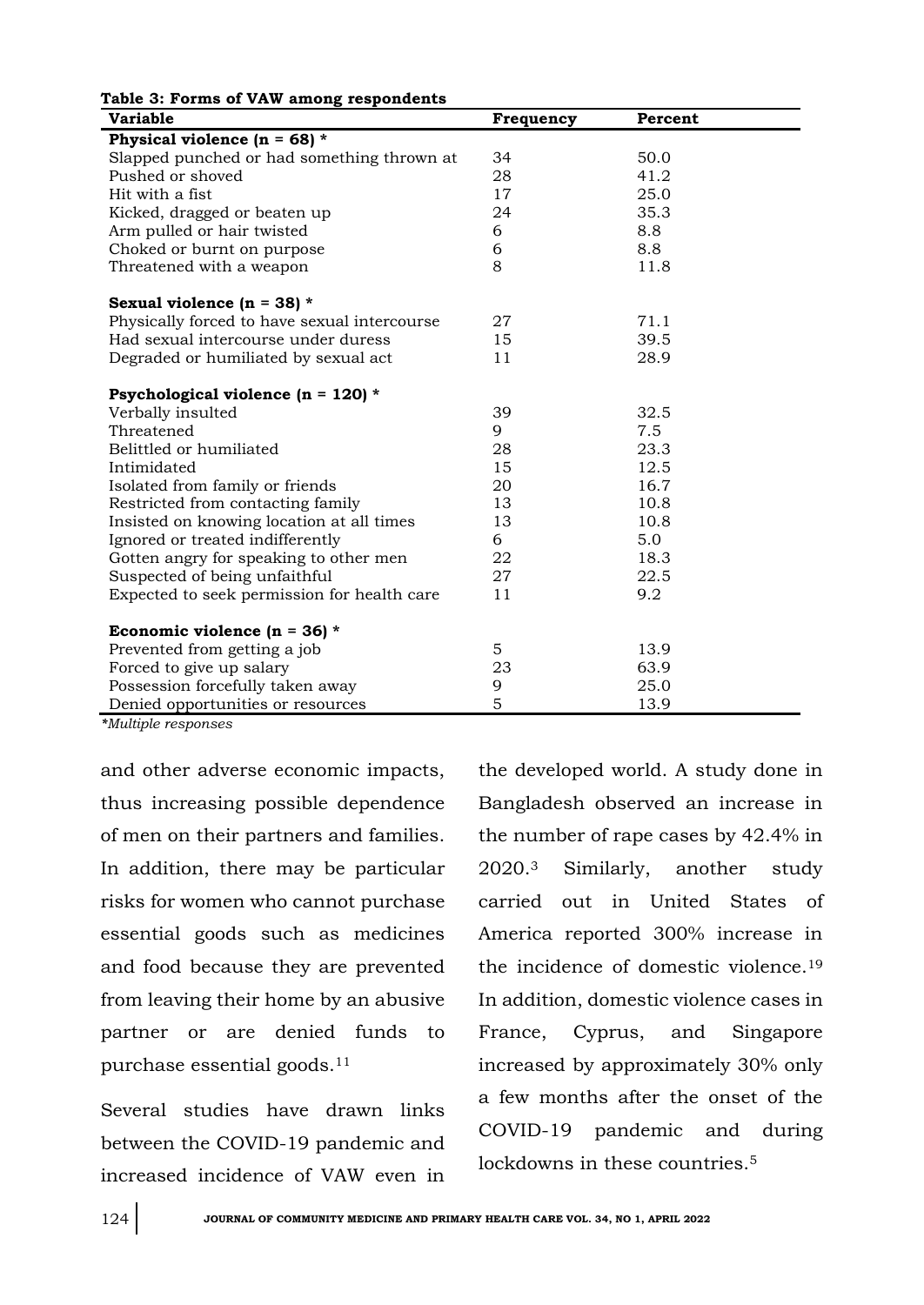| <b>Variable</b>                                        | Frequency        | Percent |
|--------------------------------------------------------|------------------|---------|
| Perpetrators of physical violence ( $n = 68$ ) *       |                  |         |
| Husband                                                | 52               | 76.5    |
| Boyfriend                                              | 39               | 57.4    |
| Father                                                 | 28               | 41.2    |
| Mother                                                 | 24               | 35.3    |
| Mother-in-law                                          | 17               | 25.0    |
| Sibling                                                | 13               | 19.1    |
| Father-in-law                                          | 6                | 8.8     |
| Neighbour                                              | 6                | 8.8     |
| Perpetrators of sexual violence $(n = 38)$ *           |                  |         |
| Husband                                                | 22               | 57.9    |
| Boyfriend                                              | 14               | 36.8    |
| Uncle                                                  | $\overline{7}$   | 18.4    |
| Neighbour                                              | $\boldsymbol{2}$ | 5.3     |
| Sibling                                                | $\mathbf{1}$     | 2.6     |
| Perpetrators of psychological violence ( $n = 120$ ) * |                  |         |
| Mother                                                 | 59               | 49.2    |
| Husband                                                | 59               | 49.2    |
| Sibling                                                | 53               | 44.2    |
| Boyfriend                                              | 52               | 43.3    |
| Father                                                 | 48               | 40.0    |
| Mother-in-law                                          | 30               | 25.0    |
| Neighbour                                              | 24               | 20.0    |
| Father-in-law                                          | 14               | 11.7    |
| Uncle                                                  | 10               | 8.3     |
| Perpetrators of economic violence ( $n = 36$ ) *       |                  |         |
| Boyfriend                                              | 16               | 44.4    |
| Husband                                                | 14               | 38.9    |
| Father                                                 | $\overline{7}$   | 19.4    |
| Mother-in-law                                          | $\overline{a}$   | 5.6     |
| Mother                                                 | 3                | 8.3     |

**Table 4: Perpetrators of various forms of VAW**

*\*Multiple responses*

The poor help seeking and reporting of VAW by victims<sup>2</sup> may be as a result of societal stigma and possible public embarrassment associated with this menace which encourage this disgraceful act. A study in Zimbabwe revealed that religious, cultural and economic reasons prevented most cases of VAW to be reported to law enforcement agencies.<sup>20</sup>

Respondents in this study were mostly women with a reasonably high

level of education and socioeconomic status. While it is widely proposed that girl child education is a key intervention in mitigating acts of VAW,<sup>1</sup> the anticipated effect of this intervention was hardly visible amongst studied respondents. Disproportionately high levels of VAW were also recorded in some countries ranked with some of the most gender equal indicators in terms of education, economic opportunities, pay and political representation. This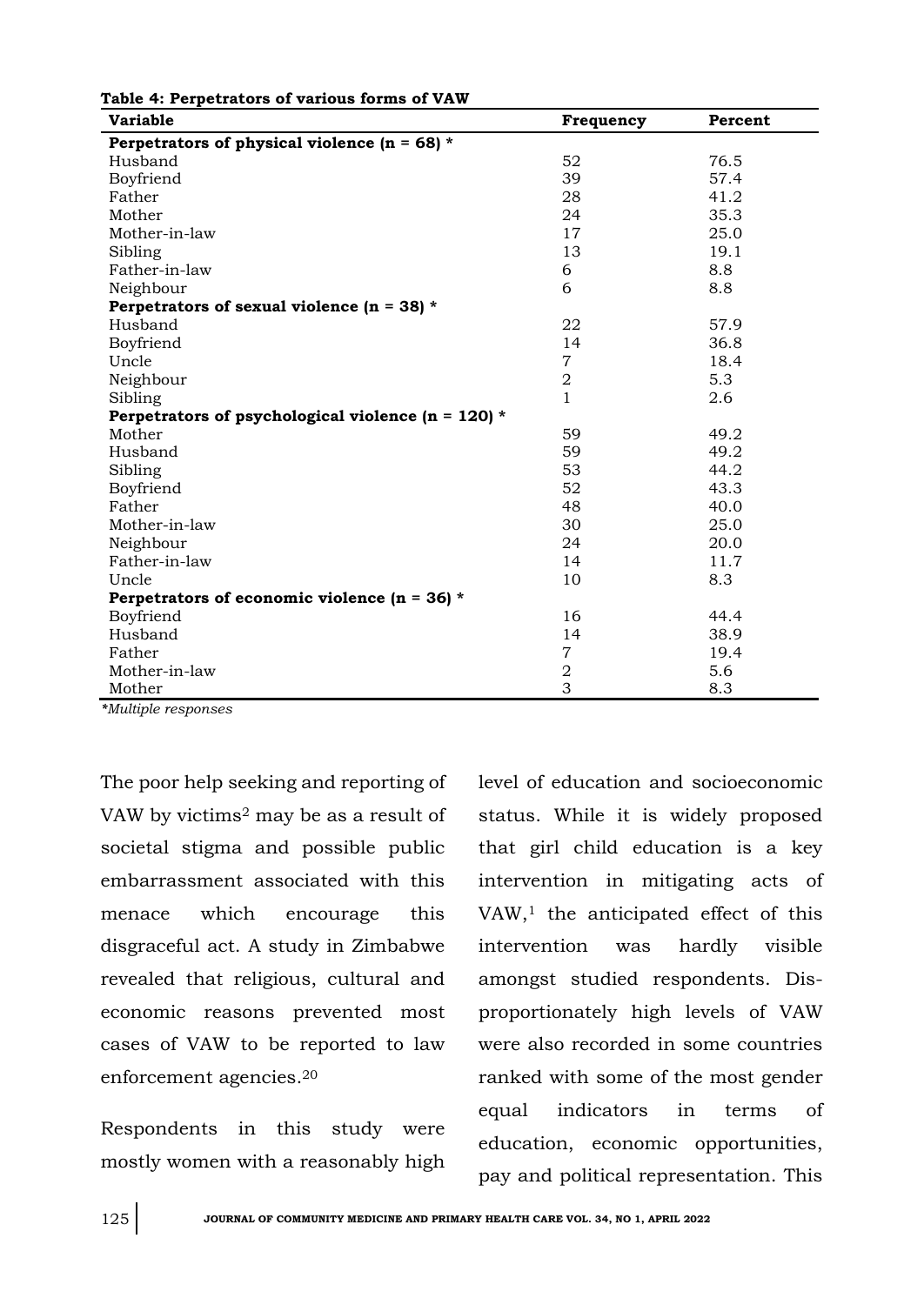is referred to as 'the Nordic paradox'.<sup>21</sup>

Amongst the various forms of VAW understudied, psychological violence takes the fore with almost one in every five women having experienced it in the last one year during the COVID-19 pandemic. This finding is in tandem with the report from the NDHS 2018 where emotional VAW was also found to be the most prevalent form of VAW in Nigeria followed by physical and sexual violence.<sup>9</sup> Other studies carried out in Kwara and Edo States in Nigeria also reported similar findings.22,23

The most predominant form of physical violence experienced by these women was 'being slapped, punched or had something thrown at'. A few women reported to have been 'choked or burnt on purpose'. These forms of physical VAW portend a high risk of physical injuries which may lead to lifelong deformity or even death. The United Nations (UN) in 2019 reported that the most gender related homicidal deaths are perpetrated by individuals with family ties to the victims. The UN report also stated that Africa had the highest rate of gender related and intimate partner

homicide.<sup>24</sup> Early identification of cases of VAW and prompt intervention by the legal system will help deter perpetrators and reduce the occurrence of intimate partner violence.

The most predominant form of sexual violence was forced sexual intercourse which amounts to rape. These cases of sexual violence often go unreported. 25,26 Breaking the culture of silence on sexual related violence and offences may further unravel a higher burden and foster appropriate legal and otherwise indicated actions that will, in turn, promote the health and wellbeing of women in the community. Economic violence, which is a less known and often under-reported form of VAW, was experienced by fewer women when compared to sexual violence. This is in-line with the findings from a study that was carried out in Lagos State, Nigeria where it was found that sexual violence was experienced by slightly more women than economic violence.<sup>27</sup> Economic VAW promotes gender inequality and economic dependence among women. <sup>28</sup> Women should be empowered and encouraged to maintain their own source of livelihood.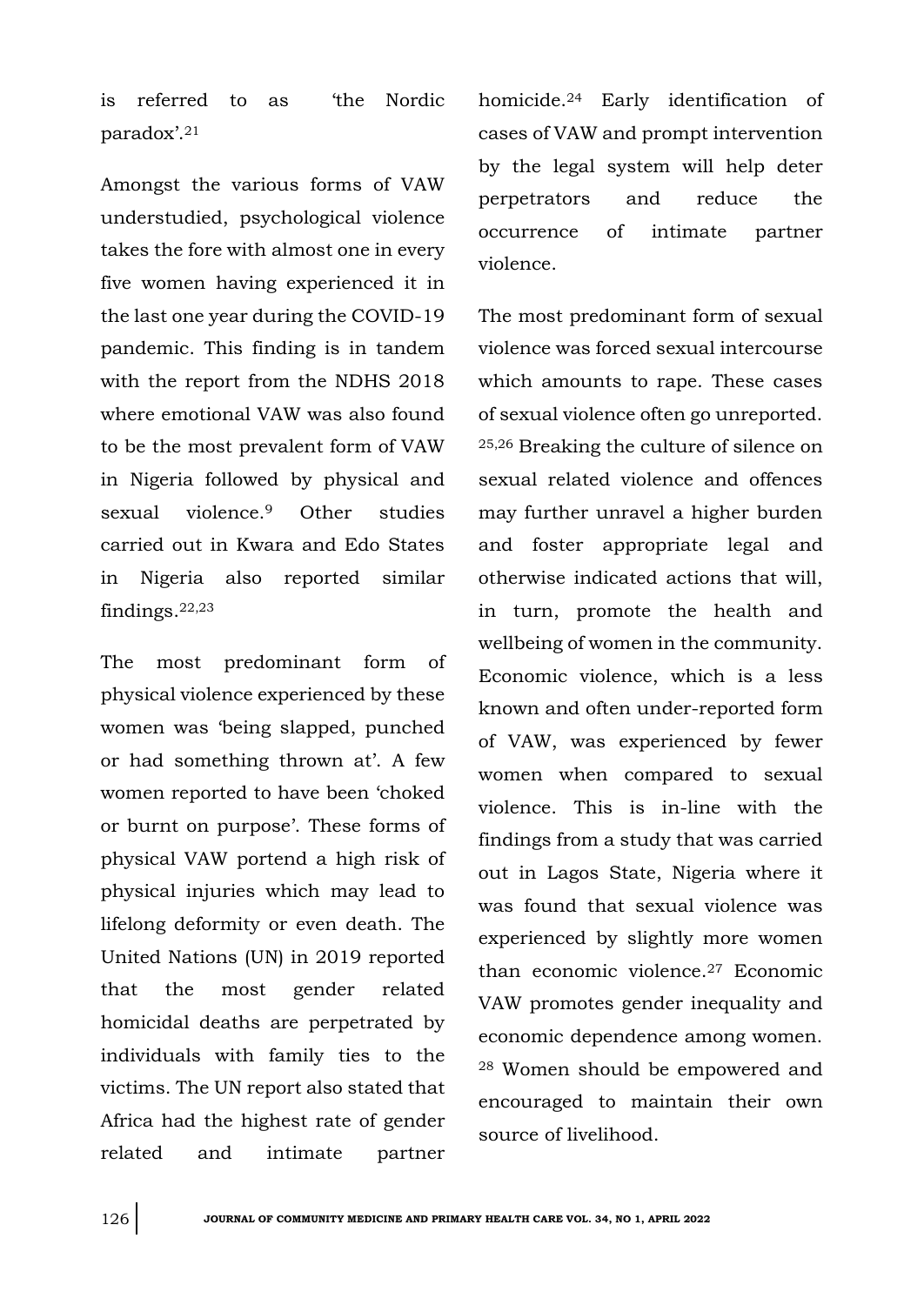The perpetrators of VAW identified in this study were mostly family members of the victims. The findings of this study suggest that most forms of VAW experienced by women in this urban settlement fall under the purview of intimate partner violence (IPV). Domestic VAW has been identified as a major public health challenge by the WHO, particularly IPV and sexual violence.<sup>1</sup> This study findings are similar to those obtained in the 2018 NDHS which showed that close family relations were the most likely perpetrators of VAW. Husbands and boyfriends of the victims were the most implicated.<sup>9</sup> This is worrisome because in many African communities, spouses of women especially husbands are regarded as the head of the home. They are accorded the responsibility of instilling discipline in the home even to their wives.<sup>29</sup> This will make it difficult for many victims of VAW to report cases of domestic violence, as punitive measures might not be taken against their spouses. Women and vulnerable populations should be protected against violence and perpetrators of VAW should be prosecuted. The Violence Against Persons Act which aims to eliminate all forms of violence and also includes the right to assist victims of violence

should be implemented in the country.30 The major limitation of this study is that it was a cross-sectional descriptive study and as such it is unable to determine causality for the result obtained. The study also interviewed only women and therefore did not capture the male's perspective to violence against women.

**Conclusion:** The one-year prevalence of VAW in the urban community studied in Benin City, Southern Nigeria was 35.9%. The most prevalent types of VAW during the COVID-19 pandemic were psychologycal and physical, followed by sexual and economic violence. Intimate partners of women were the most common perpetrators of VAW. The social media can be utilized routinely to educate the masses of the types and consequences of domestic violence against women. Also, men should be engaged as partners in the prevention of domestic violence programmes through education workshops. Women and vulnerable populations should be protected against violence. Perpetrators of VAW should be reported and prosecuted. Effort should also be made to deliver critical interventions such as case reporting, counselling and scheduling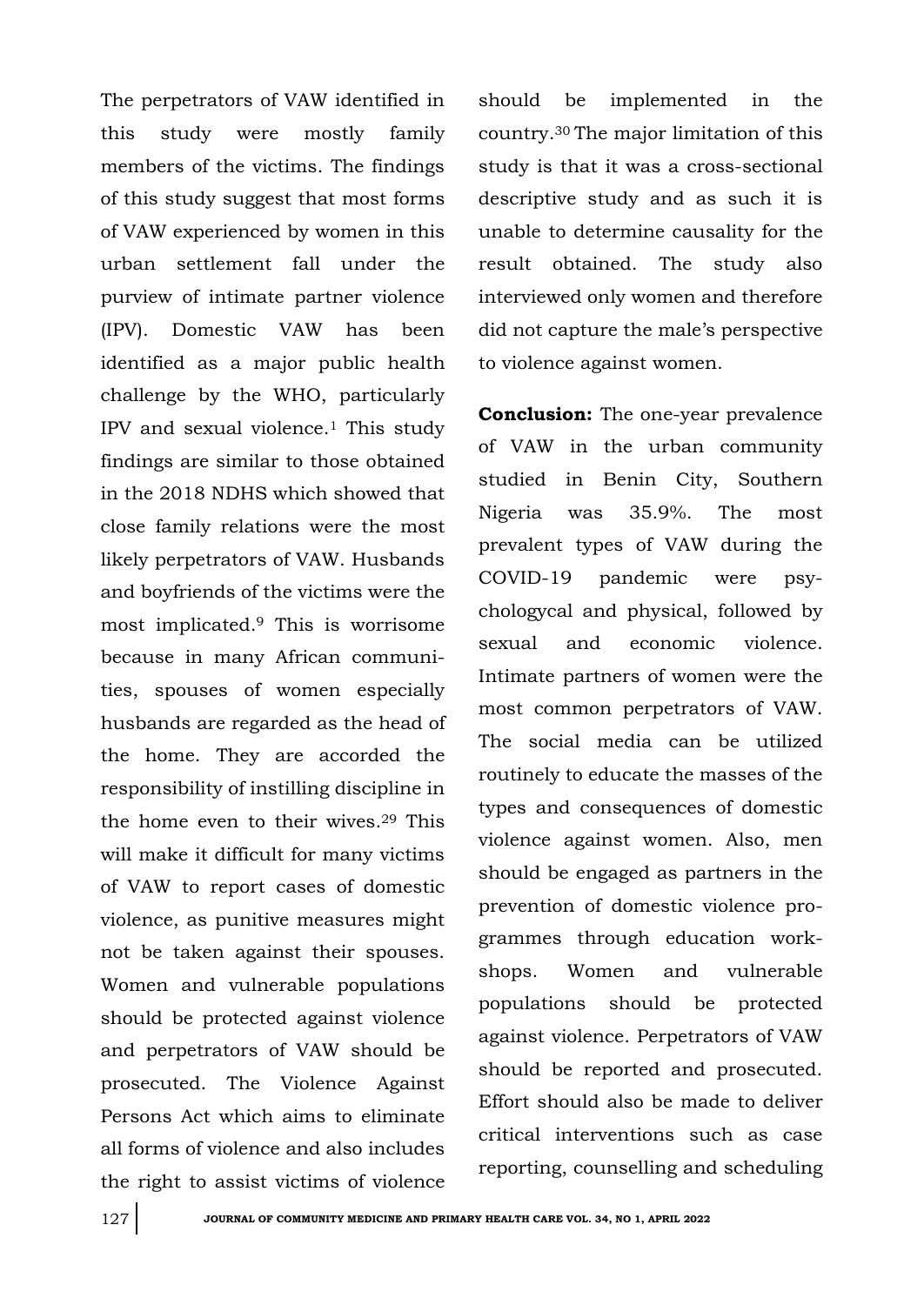of appointments through various communication channels, particularly through phone lines as is the case in some developed countries. The Violence Against Persons Act which aims to eliminate all forms of violence and also includes the right to assist victims of violence should be implemented in the country.

**Acknowledgement:** The researchers thank all the women that participated in the study.

**Conflict of interest:** No known conflict of interest by the researchers of this study.

**Funding:** The source of funding was solely by the researchers

**Authors' contribution:** VYA- Conception, design, manuscript drafting and revision for intellectual content, including final approval of manuscript. EE- Literature review, data collection, statistical analysis and manuscript drafting. Both authors also read and approved the final draft for submission.

## **REFERENCES**

- 1. World Health Organization. Violence against women. 2021. [Accessed: 2021 June 17] Available from: [https://www.who.int/news](https://www.who.int/news-room/fact-sheets/detail/violence-against-women)[room/fact](https://www.who.int/news-room/fact-sheets/detail/violence-against-women)[sheets/detail/violence-against](https://www.who.int/news-room/fact-sheets/detail/violence-against-women)[women](https://www.who.int/news-room/fact-sheets/detail/violence-against-women)
- 2. Palermo T, Bleck J, Peterman A. Tip of the iceberg: reporting and gender-based violence in

developing countries. American Journal of Epidemiology. 2014; 179(5): 602-612. [doi:](doi:%2010.1093/aje/kwt295)  [10.1093/aje/kwt295](doi:%2010.1093/aje/kwt295)

- 3. Islam MR, Hossain MJ. Increments of gender‐based violence amid COVID‐19 in Bangladesh: a threat to global public health and women's health. The International Journal of Health Planning and Management. 2021; 36: 2436- 2440. [doi: 10.1002/hpm.3284](doi:%2010.1002/hpm.3284)
- 4. World Health Organization. COVID-19 and violence against women: what the health sector/system can do [Internet]. 2020. p.1–3. [Accesed: 2021 April 22]. Available from: [https://apps.who.int/iris/rest/b](https://apps.who.int/iris/rest/bitstreams/1274324/retrieve) [itstreams/1274324/retrieve](https://apps.who.int/iris/rest/bitstreams/1274324/retrieve)
- 5. United Nations. COVID-19 and ending violence against women and girls [Internet]. UN Women Headquarters. 2020. [Accessed: 2021 February 23]. Available from: [https://www.unwomen.org/medi](https://www.unwomen.org/media/headquarters/attachments/sections/library/publications/2020/issue-brief-covid-19-and-ending-violence-against-women-and-girls-en.pdf?la=en&vs=5006) [a/headquarters/attachments/se](https://www.unwomen.org/media/headquarters/attachments/sections/library/publications/2020/issue-brief-covid-19-and-ending-violence-against-women-and-girls-en.pdf?la=en&vs=5006) [ctions/library/publications/2020](https://www.unwomen.org/media/headquarters/attachments/sections/library/publications/2020/issue-brief-covid-19-and-ending-violence-against-women-and-girls-en.pdf?la=en&vs=5006) [/issue-brief-covid-19-and](https://www.unwomen.org/media/headquarters/attachments/sections/library/publications/2020/issue-brief-covid-19-and-ending-violence-against-women-and-girls-en.pdf?la=en&vs=5006)[ending-violence-against-women](https://www.unwomen.org/media/headquarters/attachments/sections/library/publications/2020/issue-brief-covid-19-and-ending-violence-against-women-and-girls-en.pdf?la=en&vs=5006)[and-girls-en.pdf?la=en&vs=5006](https://www.unwomen.org/media/headquarters/attachments/sections/library/publications/2020/issue-brief-covid-19-and-ending-violence-against-women-and-girls-en.pdf?la=en&vs=5006)
- 6. Mohamadian F, Hashemian A, Bagheri M, Direkvand-Moghadam A. Prevalence and risk factors of domestic violence against Iranian women: a cross-sectional study. Korean Journal of Family Medicine. 2016; 37(4): 253-258. [doi: 10.4082/kjfm.2016.37.4.253](doi:%2010.4082/kjfm.2016.37.4.253)
- 7. Izugbara CO, Obiyan MO, Degfie TT, Bhatti A. Correlates of intimate partner violence among urban women in sub-Saharan Africa. PLOS ONE. 2020; 15(3): e0230508. [doi:](doi:%2010.1371/journal.pone.023050%208)  [10.1371/journal.pone.023050](doi:%2010.1371/journal.pone.023050%208) 8

8. Ajah LO, Nkwo PO, Nwakoby B,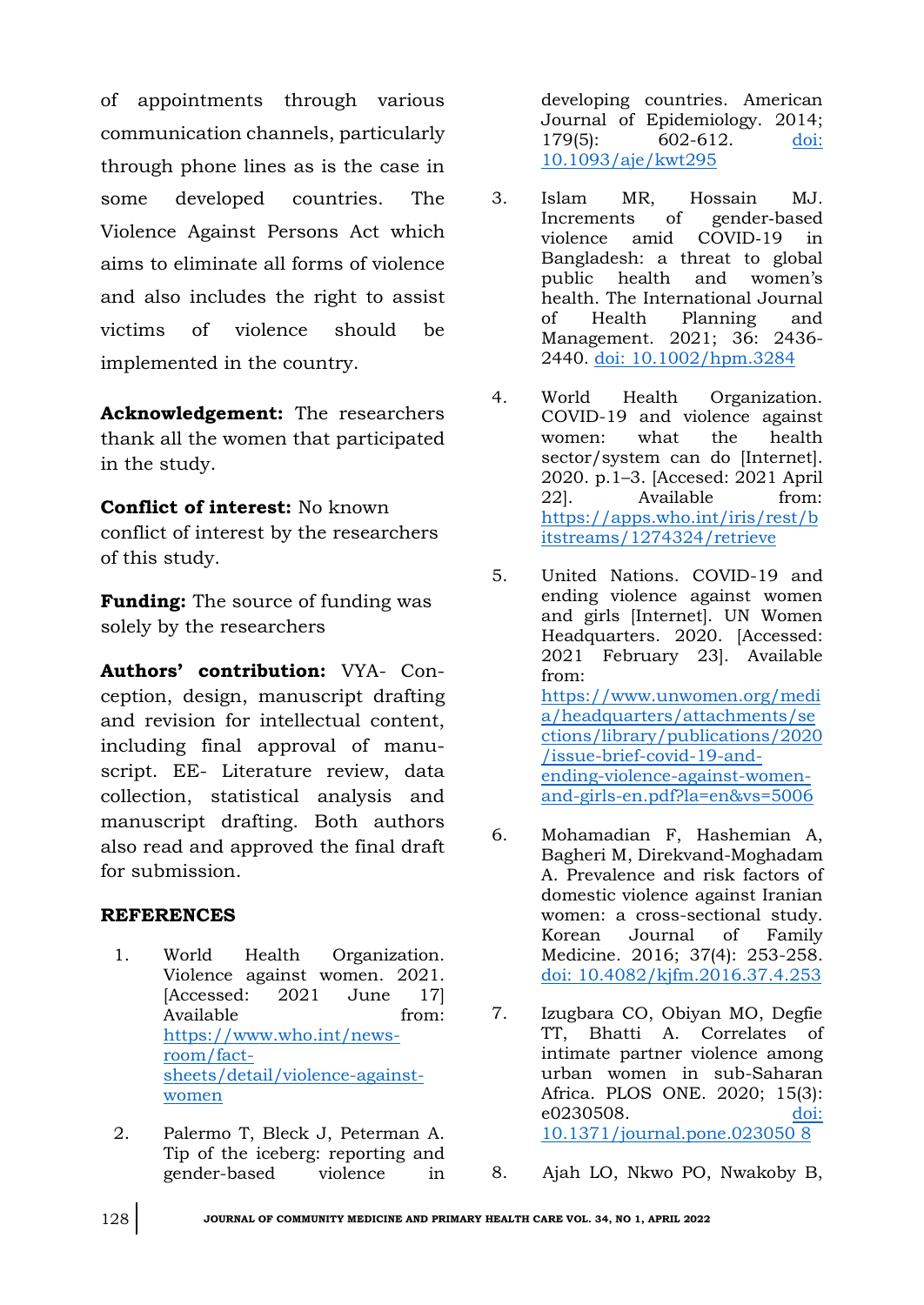Ezeonu P. Comparison of domestic violence against women in urban versus rural areas of southeast Nigeria. The International Journal of Women's Health. 2014; 6(1): 865-872. [Accessed: 2020 September 5] [DOI](doi:%20https://doi.org/10.2147/IJWH.S70706.)**:** [https://doi.org/10.2147/IJWH.S](doi:%20https://doi.org/10.2147/IJWH.S70706.) [70706.](doi:%20https://doi.org/10.2147/IJWH.S70706.)

- 9. Nigerian Population Commission (NPopC) [Nigeria] and ICF International. Nigeria Demographic and Health Survey 2018. NPopC, Nigeria and ICF International, USA. 2019;1-748.
- 10. Chernet AG, Cherie KT. Prevalence of intimate partner violence against women and associated factors in Ethiopia. BMC Women's Health. 2020; 20(1): 1-7. [doi:](doi:%2010.1186/s12905-020-0892-1)  [10.1186/s12905-020-0892-1](doi:%2010.1186/s12905-020-0892-1)
- 11. Okojie OH. Exploring the impact of COVID-19 on communities and the mitigation efforts. Faculty of Public Health and Community Medicine, National Postgraduate Medical College of Nigeria 2021 Annual Faculty Day Lecture. Kaduna, Nigeria. 2021.
- 12. Medical Officer of Health (Ovia North East Local Government Area). Population of Ekiadolor Community. Benin City, Nigeria. 2021.
- 13. Cochran W. Sampling Techniques. 3rd ed. New York: Wiley; 1977.
- 14. Garcia-Moreno CJH, Ellsberg M, Heise L, Watts C. World Health Organization multi-country study on womens health an domestic violence against women. Geneva: World Health Organization Press; 2005. 127-163 p.
- 15. Ibadin MO, Akpede GO. A revised scoring scheme for the classification of socio-economic status in Nigeria. Nigerian

Journal of Paediatrics. 2021; 48(1): 26-33. [doi:](doi:%2010.4314/njp.v48i1.5)  [10.4314/njp.v48i1.5](doi:%2010.4314/njp.v48i1.5)

- 16. Osezua OC, Agholor HN. Patriarchy, cultural prejudices and spousal violence in the ancient City of Benin of Southern Nigeria. Journal of International Women's Studies. 2019; 20(7): 409-422.
- 17. Allanana G. Patriarchy and gender inequality in Nigeria : the way forward. European Scientific Journal. 2013; 9(17): 115-144.
- 18. Udoh OD, Folarin SF, Isumonah VA. The influence of religion and culture on women's rights to property in Nigeria. Cogent Arts and Humanities. 2020; 7(1). [doi:](doi:%2010.1080/23311983.2020.1750244)  [10.1080/23311983.2020.175024](doi:%2010.1080/23311983.2020.1750244) [4](doi:%2010.1080/23311983.2020.1750244)
- 19. Sabri B, Adams E V, Jacques- AJ, Pebole M, Wilson DK. Ensuring Safety and Support for intimate partner violence survivors during the COVID-19 pandemic. A position statement of the Society of Behavioral Medicine, January, 2021.
- 20. Chireshe E. Barriers to the utilisation of the Zimbabwean Domestic Violence Act among abused christian women in Zimbabwe. Journal of International Women's Studies. 2015; 16(2): 259-273.
- 21. Gracia E, Merlo J. Intimate partner violence against women and the Nordic paradox. Social Science and Medicine. 2016; 157: 27-30. [doi:](doi:%2010.1016/j.socscimed.2016.03.040)  [10.1016/j.socscimed.2016.03.04](doi:%2010.1016/j.socscimed.2016.03.040) [0](doi:%2010.1016/j.socscimed.2016.03.040)
- 22. Adayonfo EO, Obi AI. Prevalence and determinant of intimate partner violence among adult residents in an urban community, Edo State, Nigeria. African